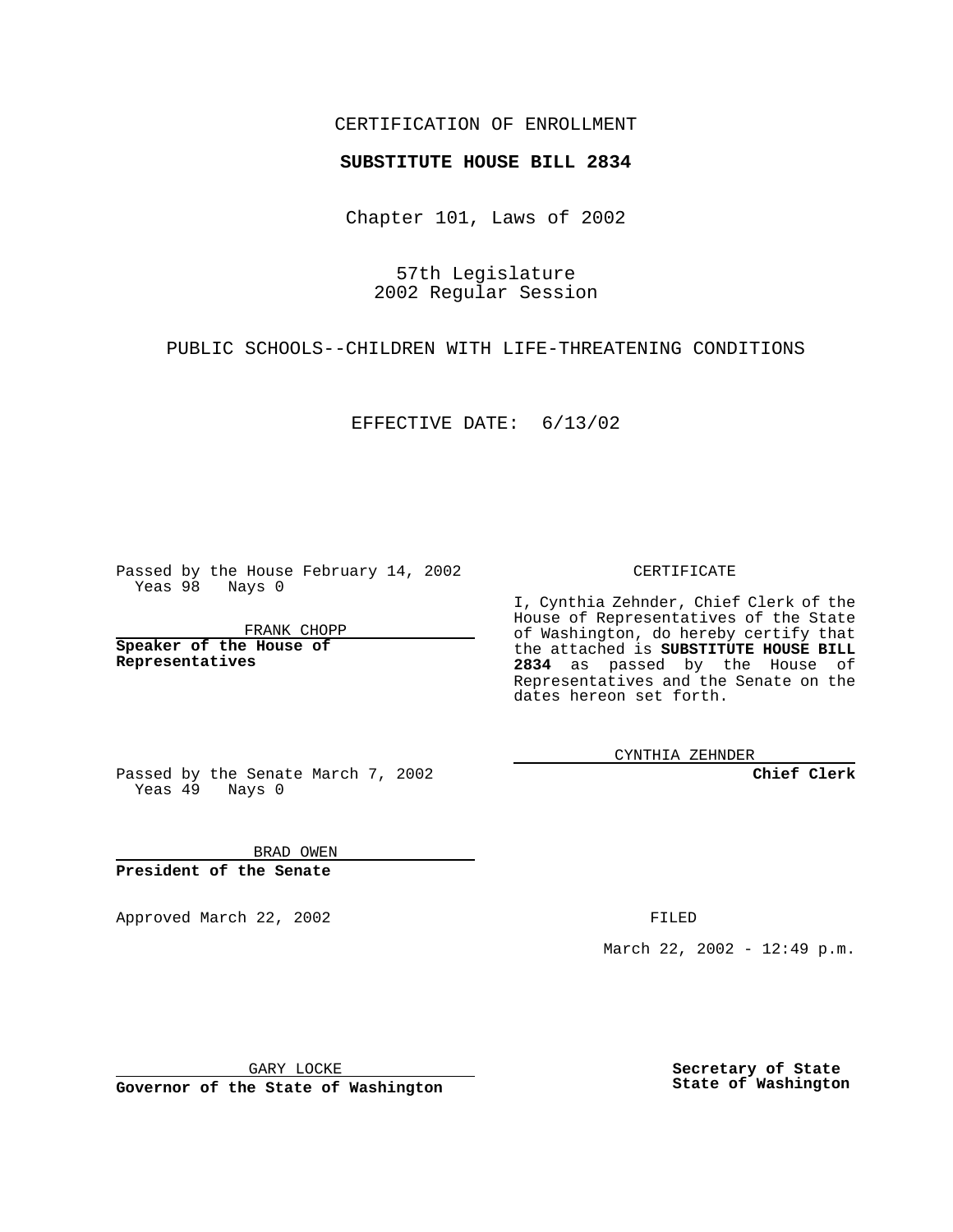## **SUBSTITUTE HOUSE BILL 2834** \_\_\_\_\_\_\_\_\_\_\_\_\_\_\_\_\_\_\_\_\_\_\_\_\_\_\_\_\_\_\_\_\_\_\_\_\_\_\_\_\_\_\_\_\_\_\_

\_\_\_\_\_\_\_\_\_\_\_\_\_\_\_\_\_\_\_\_\_\_\_\_\_\_\_\_\_\_\_\_\_\_\_\_\_\_\_\_\_\_\_\_\_\_\_

Passed Legislature - 2002 Regular Session

## **State of Washington 57th Legislature 2002 Regular Session**

**By** House Committee on Health Care (originally sponsored by Representatives Schual-Berke, Campbell, Cody, Darneille, Conway, Edwards, Chase, Hunt and Pflug)

Read first time 02/08/2002. Referred to Committee on .

 AN ACT Relating to requiring a medication or treatment order as a condition for children with life-threatening conditions to attend public school; and adding a new section to chapter 28A.210 RCW.

BE IT ENACTED BY THE LEGISLATURE OF THE STATE OF WASHINGTON:

 NEW SECTION. **Sec. 1.** A new section is added to chapter 28A.210 RCW to read as follows:

 (1) The attendance of every child at every public school in the state shall be conditioned upon the presentation before or on each child's first day of attendance at a particular school of a medication or treatment order addressing any life-threatening health condition that the child has that may require medical services to be performed at the school. Once such an order has been presented, the child shall be allowed to attend school.

 (2) The chief administrator of every public school shall prohibit the further presence at the school for any and all purposes of each child for whom a medication or treatment order has not been provided in accordance with this section if the child has a life-threatening health condition that may require medical services to be performed at the school and shall continue to prohibit the child's presence until such